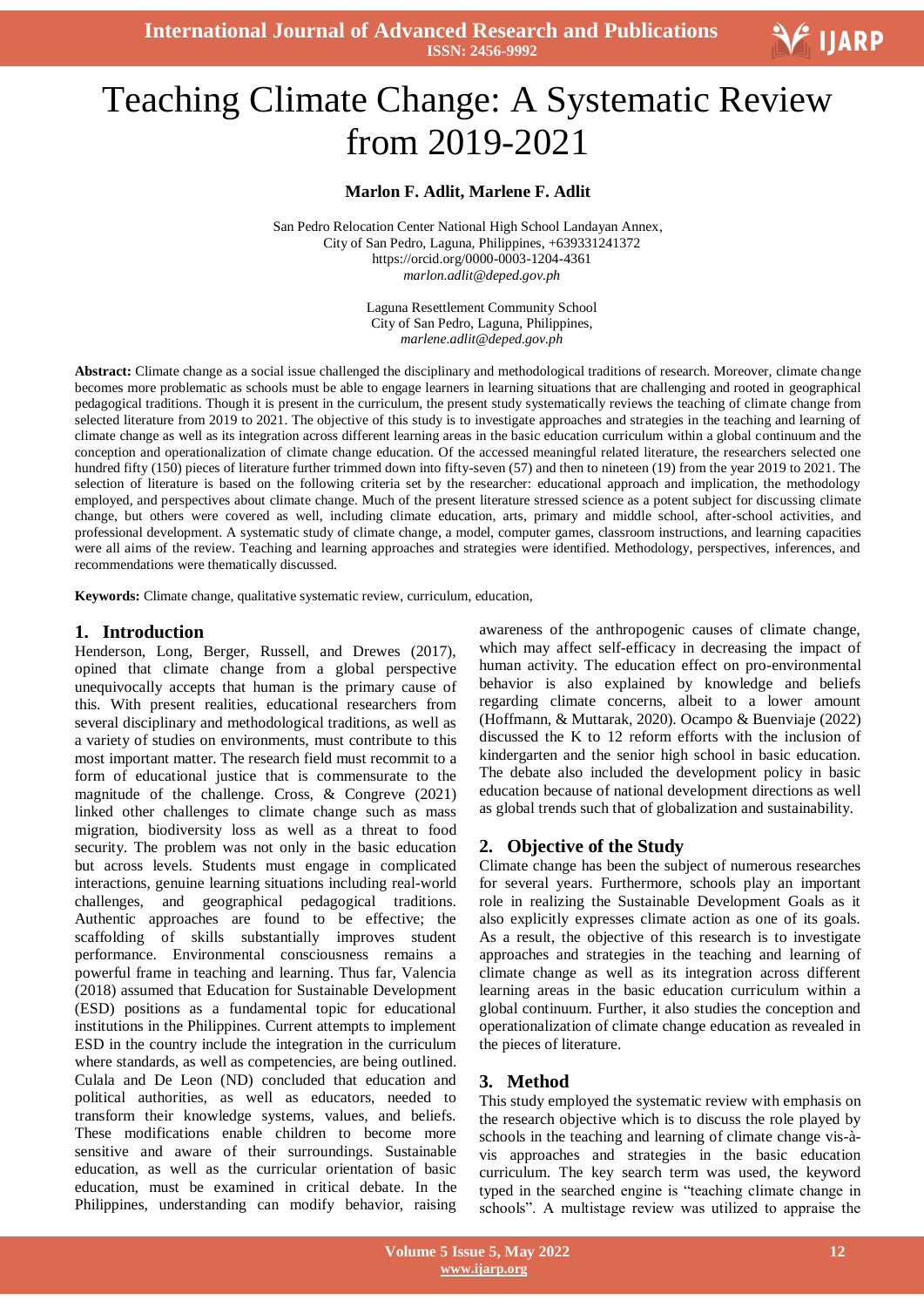

Ξ

works of literature and development of data extraction and synthesis (Seers, 2015; Butler, Hall, & Copnell, 2016). About 2,860,000 results (0.12 sec) accessed as of January 08, 2022. Of the accessed and obtained meaningfully related literature, the researchers selected one hundred fifty (150) pieces of literature further trimmed down into fifty-seven (57) and then to nineteen (19) from the year 2019 to 2021. The selection of literature is based on the following criteria set by the researcher: educational approach and implication, the methodology employed, and definition and perspectives about climate change.

| YEAR         | <b>NO. OF PIECES OF</b><br><b>LITERATURE</b> |
|--------------|----------------------------------------------|
| 2019         |                                              |
| 2020         | 11                                           |
| 2021         |                                              |
| <b>TOTAL</b> | 10                                           |

Munn, Peters, Stern, Tufanaru, McArthur, & Aromataris (2018) also provided indications for systematic review such as finding evidence, identifying current and new practices, classifying areas for future study, distinguishing conflicting results, and producing statements for decision-making. The said procedures for systematic review were also congruent with the steps and important choices suggested by Synder (2019).

## **4. Qualitative Systematic Review**

Stemming from the pieces of literature from 2019 to 2021, this systematic review examined various constructs in teaching climate change, including learning area, study objectives or purpose, perspectives, teaching and learning approaches and strategies, the methodology employed, inferences, and recommendations.

## **Learning Area**

#### **Science**

The researcher also categorized the learning area as the focus of the pieces of literature reviewed. Science was explored involving the teaching of concepts and skills relative to climate, environment, and sustainability (Smith, Besalti, Nation, Feldman, & Laux, 2019; Foss & Ko, 2019; Hestness, McGinnis, & Breslyn, 2019; and Clark, Sandoval, & Kawasaki, 2020).

#### **Climate Education**

This is followed by climate education as it specifically develops competencies concerning the environmental literacy of students (Monroe, Plate, Oxarart, Bowers, & Chaves, 2019; Waldron, Ruane, Oberman, & Morris, 2019; Cantell, Tolppanen, Aarnio-Linnanvuori, & Lehtonen, 2019; and Reis & Ballinger, 2020).

## **Primary School, Elementary Science, Middle School**

Climate change was also taught and examined in primary school (Solís-Espallargas & Morón-Monge, 2020), and middle school (Sezen-Barrie, Miller-Rushing, & Hufnagel, 2020).

## **Science, Technology, Engineering, Arts, and Mathematics.**

Rudd, Horry, & Skains (2020) explored science, technology, engineering, arts, and mathematics.

## **After-school Program**

Trott (2020) looked at climate change as an after-school program.

## **Humanities, Arts, Social Studies**

Climate change was also imparted in the art and humanities as well as language arts and social studies (Bentz, 2020; Siegner & Stapert, 2020).

## **Professional Development**

Likewise, climate change was scrutinized as part of professional development (Sezen-Barrie, Shea, & Borman, 2019).

## **Objective or Purpose of the Study Climate Change and Education**

Monroe, Plate, Oxarart, Bowers, and Chaves (2019) identified a growing interest in tackling climate change concerns and performed a systematic review to better understand research and its contribution to successful climate change education. The bicycle model for climate change education was presented and analyzed by Cantell, Tolppanen, Aarnio-Linnanvuori, and Lehtonen (2019). Smith, Besalti, Nation, Feldman, and Laux (2019) explored how computer games may be used to improve climate change teaching and make it more relevant and intelligible. The constraints and potential for climate change education among public and science teachers were recognized by Foss and Ko (2019). Rousell and Cutter-Mackenzie-Knowles (2020) analyzed current research on climate change education for young students from 1993 to 2014, showing that comprehension is limited, erroneous, and heavily affected by media. Before formal classroom instruction, Hestness, McGinnis, and Breslyn (2019) investigated the effect of students' engagement in socio-cultural activities. Bentz (2020) stated that the arts and humanities have a significant impact on climate change and provided a framework for usage in schools.

## **Competencies**

Sols-Espallargas and Morón-Monge (2020) presented an innovative teacher education experience and its implications for primary school teachers in terms of sustainability competencies.

#### **Teachers**

Teachers' arguments on anthropogenic climate change are frequently seen in the media and public discussions, according to Sezen-Barrie, Shea, and Borman (2019). Sezen-Barrie, Miller-Rushing, and Hufnagel (2020) assessed the questions that middle school students had after participating in climate change activities, as well as teachers' reflections on how to improve instruction. Teachers' attempts in adopting climate change lessons associated with nextgeneration science standards were given by Clark, Sandoval, and Kawasaki (2020). Jones and Davison (2021) studied the range and complexity of climate change teaching's emotional experience.

#### **Perspectives**

#### **Climate Change**

Rousell, & Cutter-Mackenzie-Knowles (2020) affirmed that the leading scientist globally agreed with the certainty of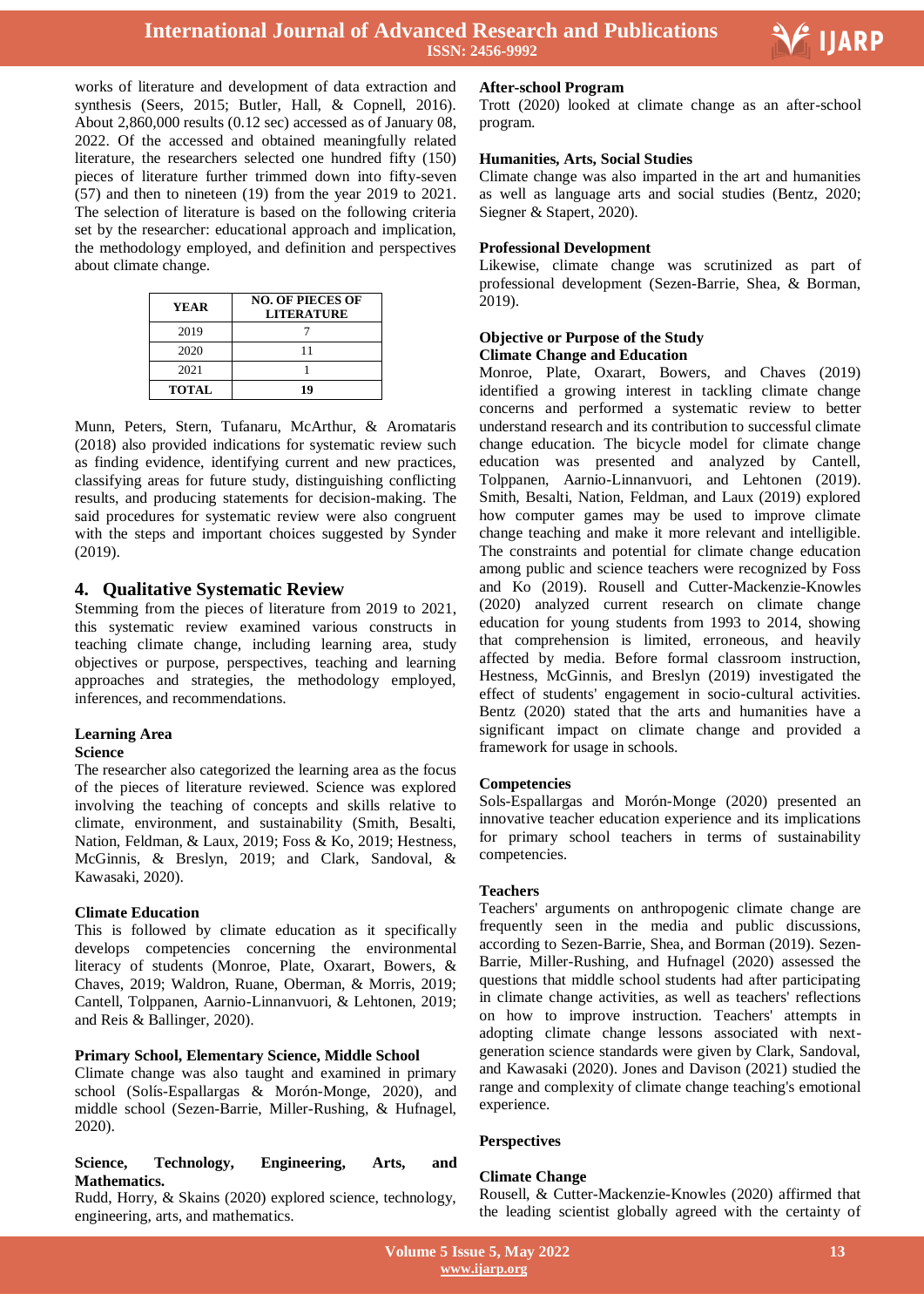anthropogenic climate change.

## **Climate Change and Critical Education**

According to Reis and Ballinger (2020), climate change is a serious concern in modern society. Education has a critical role in properly interacting with and reacting to these difficulties behaviorally. According to Waldron, Ruane, Oberman, and Morris (2019), carbon emissions from rich nations should be considered in collective action and justicerelated educational response. Climate change education must focus on knowledge, skills, motivation, orientation, and emotions (Cantell, Tolppanen, Aarnio-Linnanvuori, & Lehtonen, 2019). Climate change is being taught in K-12 science classrooms, according to Siegner & Stapert (2020). We need social, technological, and scientific answers. Kwauk (2020) noted how the issue necessitates coordinated efforts from official educational institutions, non-formal programs, and informal spaces from primary to postsecondary levels. It also attracts the attention of people from all sectors of society. According to Rudd, Horry, and Skains (2020), the world's climate is fast-changing, and the consequences are becoming obvious in the students" lifetime. The climate system is warming, according to Sezen-Barrie, Miller-Rushing, & Hufnagel (2020), and human conduct is connected to this change. Climate change, according to Jones and Davison (2020), is not only a cognitive but also an emotional encounter in which learning becomes a social reaction.

## **Teaching and Learning Approaches and Strategies Artwork, Socio-scientific and Sociocultural**

Support meaning-making develops new images and metaphors and incorporates a broader answer, such as art as communication (Bentz, 2020), as well as an interdisciplinary, socio-scientific approach, are also intended (Siegner, & Stapert, 2020). It was argued that students' contact with media within and outside of their school-based learning experiences – even before official climate change training – appeared to inform their attitudes most significantly about climate change, using socio-cultural theory (Hestness, McGinnis, & Breslyn, 2019).

## **Inquiry, Collaborative, Participatory, and Active Approach**

Youth-led action projects focused on individual and collaborative change resulted in an after-school program that employed participatory methods, and educational activities with digital photography and concluded in youth-led action projects focused on individual and collective change (Trott, 2020). Positive messages, local impacts, and the utilization of participatory and active learning should be the focus of both formal and informal education (Foss, & Ko, 2019). Monroe, Plate, Oxarart, Bowers, & Chaves (2019) suggested an active and engaging teaching technique that focuses on relevant and meaningful knowledge, allowing for deliberative debate, the correction of misunderstandings, and the implementation of school or community projects.

## **Multidisciplinary and Interdisciplinary Approach**

Participatory, interdisciplinary, innovative, and affect-driven approaches to climate change education are required (Rousell, & Cutter-Mackenzie-Knowles, 2020). Direct observation, interdisciplinary relationships, future projections inquiries (Sezen-Barrie, Miller-Rushing, &

 Hufnagel, 2020), workshops and digital fictions (Rudd, Horry, & Skains, 2020), and integration of cognitive and affective experience may all be prepared and implemented by teachers (Jones, & Davison, 2021).

V IJARP

**Place-based Approach, Interactive Approach, and Games**  Computer games, web-based science, and hands-on laboratory activities must all be used in a local or placebased approach (Smith, Besalti, Nation, Feldman, & Laux, 2019). Climate change may also be taught through interactive visualizations (Svihla, & Linn, 2012). It is also advised that simpler translation, map reading, graph interpretation, and interactive learning be used (Reis, & Ballinger, 2020).

## **Methodology Employed**

## **Assessment**

Exam scores and surveys concerning student opinions of climate change science and perceptions of the materials were among the data collected (Smith, Besalti, Nation, Feldman, & Laux, 2019). An electronic questionnaire and documented group discussions were used to conduct the evaluation (Cantell, Tolppanen, Aarnio-Linnanvuori, & Lehtonen, 2019). In the academic database EBSCOhost, 959 unique citation articles related to climate change education were discovered. Only 49 sources met the requirement for focusing on the evaluation of climate change education interventions. Among the information sources were the objective of the intervention, the assessment technique, and methods that may lead to beneficial interventions (Monroe, Plate, Oxarart, Bowers, & Chaves, 2019). The new educational experience involved assessing participants' selfperceptions of their past knowledge of climate change to build a lesson plan (Solís-Espallargas, & Morón-Monge, 2020).

## **Case Study**

A case study was conducted applying sociocultural theory to examine the climate change ideas communicated by one group of middle school students in a suburban community in the U.S. applying the Climate Science Knowledge Assessment Instrument (CSKAI) (Hestness, McGinnis, & Breslyn, 2019). Student artifacts, teachers' written comments, and semi-structured conversational interviews with teachers provide the data for this multi-case exploratory research. The type of students' wondering queries varied, according to a constant-comparative analysis (Sezen-Barrie, Miller-Rushing, & Hufnagel, 2020).

## **Literature Review and Textbooks**

Using survey findings and literature from across the world on climate change (Foss, & Ko, 2019). Rousell & Cutter-Mackenzie-Knowles (2020) applied for a systematic literature review. Effective techniques for learning about and engaging with climate change are critical.

## **Mixed Research and Curriculum**

A semi-structured survey was used to collect data from 24 K-12 teachers in Maryland and Delaware. Although all the participants in our study believe that anthropogenic climate change must be taught, data deductive coding and frequency analysis show that some teachers have climate change denial ideas. Intertextual discourse analysis was also employed in the study to see why teachers are still baffled by the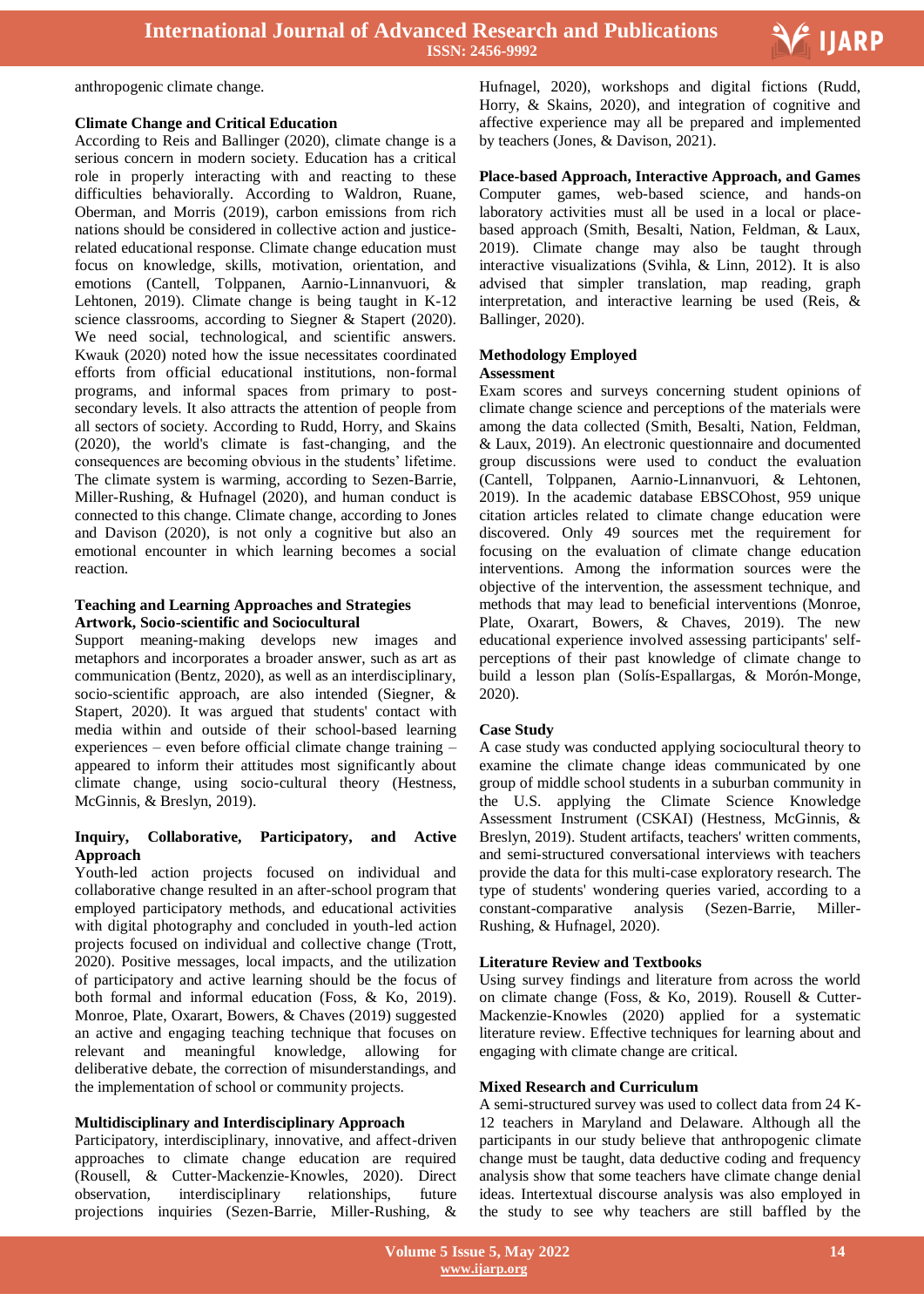

utilization of sources (Sezen-Barrie, Shea, & Borman, 2019). Student questionnaires, teacher interviews, and classroom observations are the key data gathering and assessment strategies (Siegner, & Stapert, 2020). Students, teachers, and leaders at a high school in New Zealand's Waikato area participated in an interpretative study about climate change and climate change teaching. Online survey focus groups with students and semi-structured interviews with teachers and leaders were used to collect a mix of quantitative and qualitative data (Sharma, 2020). Through an after-school program that employed participatory approaches to encourage children's informed climate change action, this mixed-methods study looked at how ten- to twelve-year-old children experienced and made meaning of climate change knowledge (Trott, 2020).

#### **Models and Frameworks**

Although there is a growing consensus that education must adjust to address climate change (Bentz, 2020). The present climate change information and education frameworks were assessed to whether it has a suitable purpose and are capable of supporting successful mitigation and adaptation initiatives (Reis, & Ballinger, 2020).

#### **Qualitative Analysis**

This exploratory research examines educators', student teachers', and environmental experts' perspectives on climate change, climate justice, and climate change education using theme analysis of interviews and focuses on group data (Waldron, Ruane, Oberman, & Morris, 2019). A STEAM program encourages students to consider their impact on the environment while also embracing a place in society to effect good social change (Rudd, Horry, & Skains, 2020). Assumptions about the environment in the NGSS affect teaching practice as teachers strive to achieve the standards using three conceptual frameworks. Eight climate-changerelated courses were recorded and topically annotated over three years (Clark, Sandoval, & Kawasaki, 2020). In Tasmania, Australia, interviews with young adults were conducted. They had diverse levels of interest in and views on climate change, and they came from various educational backgrounds. Using an interpretivist paradigm, we looked at how participants' feelings about educational encounters with climate change were diverse and interrelated (Jones, & Davison, 2021).

## **Inferences**

## **Curriculum**

Although aware of local threats, basic climate science, and the need to conserve resources, respondents were prone to climate change misconceptions. Teachers are in favor of teaching climate change, but many mentioned a lack of training, time, money, and climate change's absence from the state curriculum as roadblocks (Foss, & Ko, 2019). Skills are being developed on a larger scale including self-perception and investigative methods used throughout the creative process. These data support the educational proposal as a suitable instructional strategy for long-term scientific curriculum sustainability (Solís-Espallargas, & Morón-Monge, 2020).

#### **Education**

Most environmental education has two similar themes: (1) concentrating on personally relevant and meaningful

 knowledge, and (2) employing active and engaging teaching approaches (Monroe, Plate, Oxarart, Bowers, & Chaves, 2019). Participatory, transdisciplinary, creative, and affectdriven strategies are used in climate change education. Climate change education actively engages young people in addressing the scientific, social, ethical, and political concerns posed by climate change (Rousell, & Cutter-Mackenzie-Knowles, 2020). Students exhibited high levels of climate literacy, improved reading comprehension, and general involvement with the issue. Curriculum developers, researchers, and educators must incorporate an interdisciplinary, socio-scientific approach to climate change education (Siegner, & Stapert, 2020). Climate actors may take to not only create a roadmap for the education sector but also create a new set of game-changing rules (Kwauk, 2020). Many international climate change messages are not being received or understood at local levels, underscoring the need for more and simpler science translation. Despite a strong formal education system, there are differences in fundamental abilities such as map reading, and graph interpretation required for basic climate change scientific interpretation. Climate literacy should be attained through interactive long-term learning (Reis, & Ballinger, 2020). In disputes about climate change, facts and emotions collide. Inadequate cognitive and emotional integration in climate change education may result in long-term changes in adult attitudes and behaviors, as well as societal distrust and division (Jones, & Davison, 2021).

#### **Lessons and Classes**

The socio-cultural activities of students have implications such as (1) types of informed climate change ideas brought to class; (2) reliable sources of climate change; and (3) problematic and potential connections and perceptions of climate change. Students' climate change understandings from different socio-cultural activities provide a beneficial basis for generating scientific learning experiences that students personally resonate with (Hestness, McGinnis, & Breslyn, 2019). Teachers in classes paid special attention to various tools such as physical and conceptual, norms both epistemic and instructional, emotions, and division of labor routines. Teachers use students' wondering questions to help them identify key aspects of climate change education, such as spatiotemporal thinking (Sezen-Barrie, Miller-Rushing, & Hufnagel, 2020).

## **Textbooks, Teaching, and Learning**

There are two contrasting perspectives on climate change and education. The first is from teachers and students where climate change is a geographical process and the solution is a personal activity. According to the second perspective, climate change is a global injustice that necessitates political, social, and economic mobilization (Waldron, Ruane, Oberman, & Morris, 2019). Students' awareness of sea-level rise and storms was greatly influenced by the type and design of the computer games (Smith, Besalti, Nation, Feldman, & Laux, 2019). The arguments for denial theories are of lower epistemic quality than the rebuttals. Outside of textbooks, teachers looked for the material. However, we find that some academicians are still skeptical of human-caused climate change (Sezen-Barrie, Shea, & Borman, 2019). Art may play a critical role in climate change teaching and involvement in general, providing opportunities for deeper learning and transformational potential in high schools in Portugal. It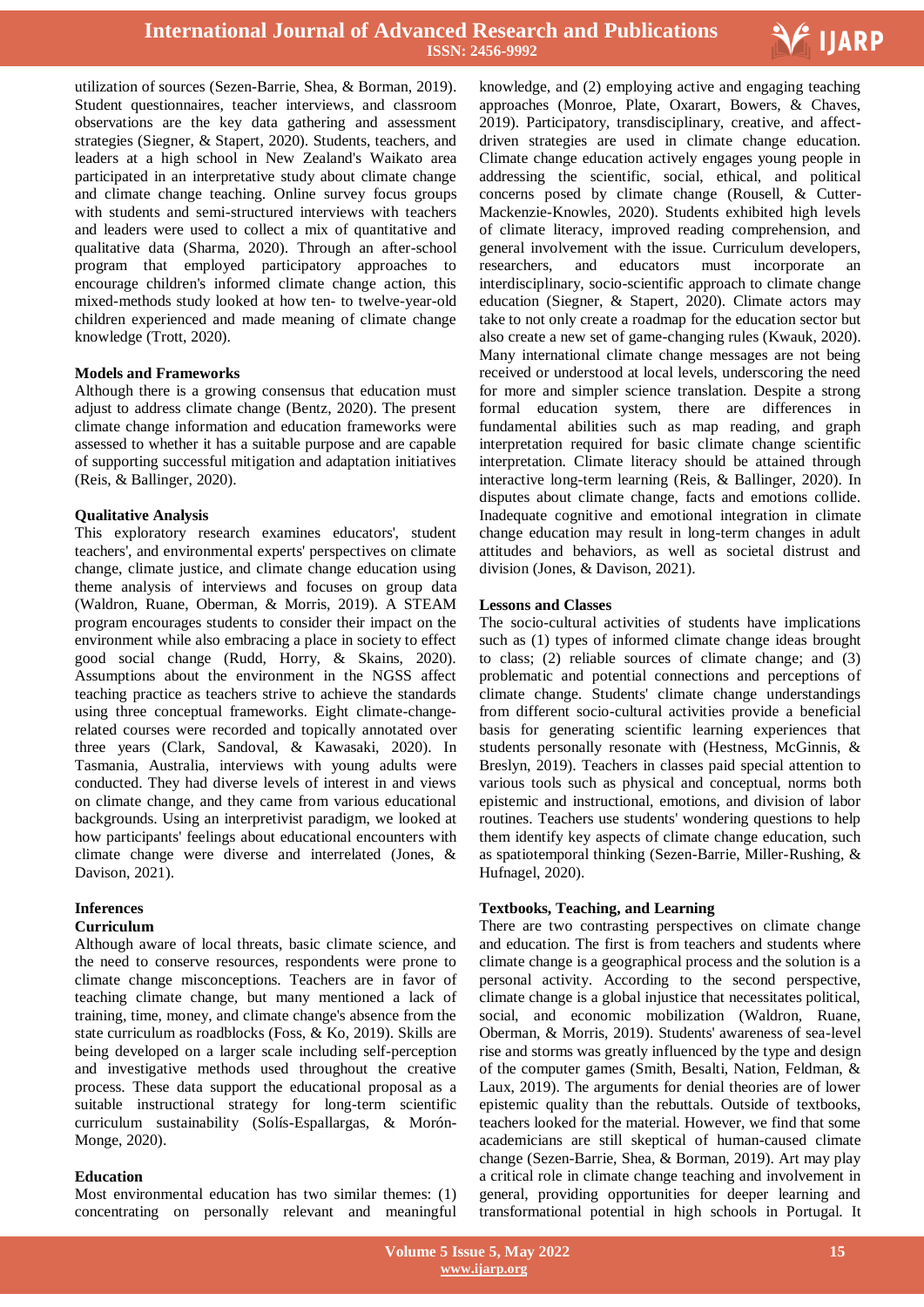

Ξ

gives teachers, facilitators, and researchers a diverse potential of the arts, going beyond preconceptions of art as communication and conventional climate change teaching (Bentz, 2020). Children understood more about the scientific and social aspects of climate change after the program and were inspired by the increasing climate change knowledge. It motivated a sense of empowerment and was eager to learn more and take action to reduce harm (Trott, 2020). Students created their digital fiction to explore the topics from the prior sessions in a context that reflect experiences as well as the themes that arose from the students' original digital fiction (Rudd, Horry, & Skains, 2020).

## **Recommendations**

## **Teaching Climate Change**

A critical, open-ended, holistic approach to climate change education is needed, one that provides numerous places for reflection and engages children with citizenship models that include political action. It emphasizes the need for teacher education that helps teachers comprehend the social, economic, and justice dimensions of climate change, as well as their confidence in discussing difficult and political matters in the classroom (Waldron, Ruane, Oberman, & Morris, 2019). This research indicates the potential to leverage standards to create classroom interventions that help diverse students and challenge the assumptions about the human-environment relationship (Clark, Sandoval, & Kawasaki, 2020).

## **5. Results and Discussions**

#### **Learning Area**

Climate change is being taught in several subjects and key stages such as science (Smith, Besalti, Nation, Feldman, & Laux, 2019; Foss & Ko, 2019; Hestness, McGinnis, & Breslyn, 2019; and Clark, Sandoval, & Kawasaki, 2020), climate education (Monroe, Plate, Oxarart, Bowers, & Chaves, 2019; Waldron, Ruane, Oberman, & Morris, 2019; Cantell, Tolppanen, Aarnio-Linnanvuori, & Lehtonen, 2019; and Reis & Ballinger, 2020), science, technology, engineering, arts, and mathematics (Rudd, Horry, & Skains, 2020), after-school program (Trott, 2020), art and humanities as well as language arts and social studies (Bentz, 2020; Siegner & Stapert, 2020). It is also part of primary school (Solís-Espallargas & Morón-Monge, 2020), and middle school (Sezen-Barrie, Miller-Rushing, & Hufnagel, 2020) as well as professional development (Sezen-Barrie, Shea, & Borman, 2019).

#### **Objective or Purpose of the Study**

Primarily, the objective and purpose of the study focus on education, competencies in terms of sustainability, and teachers. The objectives include a systematic review of climate change (Monroe, Plate, Oxarart, Bowers, and Chaves, 2019; Rousell & Cutter-Mackenzie-Knowles, 2020), proposing a model (Cantell, Tolppanen, Aarnio-Linnanvuori, & Lehtonen (2019), computer games (Smith, Besalti, Nation, Feldman, & Laux, 2019), and classroom instructions (Sezen-Barrie, Shea, and Borman, 2019; Hestness, McGinnis, and Breslyn, 2019; Bentz, 2020; Sezen-Barrie, Miller-Rushing, and Hufnagel, 2020; Jones and Davison, 2021) and competencies (Sols-Espallargas and Morón-Monge, 2020; Clark, Sandoval, & Kawasaki, 2020).).

#### **Perspectives**

This includes the relationship between climate change and critical education. Climate change is anthropogenic (Rousell, & Cutter-Mackenzie-Knowles, 2020; Barrie, Miller-Rushing, & Hufnagel, 2020). It is a serious concern and education has a critical role (Reis and Ballinger, 2020; Siegner & Stapert, 2020; Kwauk, 2020). CCE must focus on knowledge, skills, motivation, orientation, and emotions (Cantell, Tolppanen, Aarnio-Linnanvuori, & Lehtonen, 2019), it is not only cognitive but also an emotional encounter (Davison, 2020).

## **Teaching and Learning Approaches and Strategies**

The learning approaches and strategies include art as communication (Bentz, 2020), as well as an interdisciplinary, socio-scientific approach, are also intended (Siegner, & Stapert, 2020), and socio-cultural theory (Hestness, McGinnis, & Breslyn, 2019). Participatory methods, and collective change (Trott, 2020), participatory and active learning (Foss, & Ko, 2019), deliberative debate, the correction of misunderstandings, and the implementation of school or community projects (Monroe, Plate, Oxarart, Bowers, & Chaves, 2019). Participatory, interdisciplinary, innovative, and affect-driven approaches (Rousell, & Cutter-Mackenzie-Knowles, 2020). Direct observation, interdisciplinary relationships, and future projections inquiries (Sezen-Barrie, Miller-Rushing, & Hufnagel, 2020), workshops, and digital fiction (Rudd, Horry, & Skains, 2020), and integration of cognitive and affective experience (Jones, & Davison, 2021). Computer games, web-based science, and hands-on laboratory activities in a local or place-based approach (Smith, Besalti, Nation, Feldman, & Laux, 2019), interactive visualizations (Svihla, & Linn, 2012), and simpler translation, map reading, graph interpretation, and interactive learning be used (Reis, & Ballinger, 2020).

#### **Methodology Employed**

The methodology used includes perception (Smith, Besalti, Nation, Feldman, & Laux, 2019), evaluation (Cantell, Tolppanen, Aarnio-Linnanvuori, & Lehtonen, 2019), assessment (Monroe, Plate, Oxarart, Bowers, & Chaves, 2019; Solís-Espallargas, & Morón-Monge, 2020). Case study (Hestness, McGinnis, & Breslyn, 2019) and multi-case exploratory research (Sezen-Barrie, Miller-Rushing, & Hufnagel, 2020). Literature review (Foss, & Ko, 2019; Rousell & Cutter-Mackenzie-Knowles, 2020). Mixed research (Sezen-Barrie, Shea, & Borman, 2019; Siegner, & Stapert, 2020; Trott, 2020). Models and fameworks (Bentz, 2020; Reis, & Ballinger, 2020). While qualitative analysis was also employed (Waldron, Ruane, Oberman, & Morris, 2019; Rudd, Horry, & Skains, 2020; Clark, Sandoval, & Kawasaki, 2020; Jones, & Davison, 2021).

#### **Inferences**

Existing curriculum for climate change (Foss, & Ko, 2019; Solís-Espallargas, & Morón-Monge, 2020). Educational themes approach, and strategies (Monroe, Plate, Oxarart, Bowers, & Chaves, 2019; Rousell, & Cutter-Mackenzie-Knowles, 2020; Siegner, & Stapert, 2020; Kwauk, 2020; Reis, & Ballinger, 2020; Jones, & Davison, 2021). Lessons and classes include sociocultural activities and spatiotemporal thinking (Hestness, McGinnis, & Breslyn, 2019; Sezen-Barrie, Miller-Rushing, & Hufnagel, 2020). Textbooks are pivotal in the teaching and learning of climate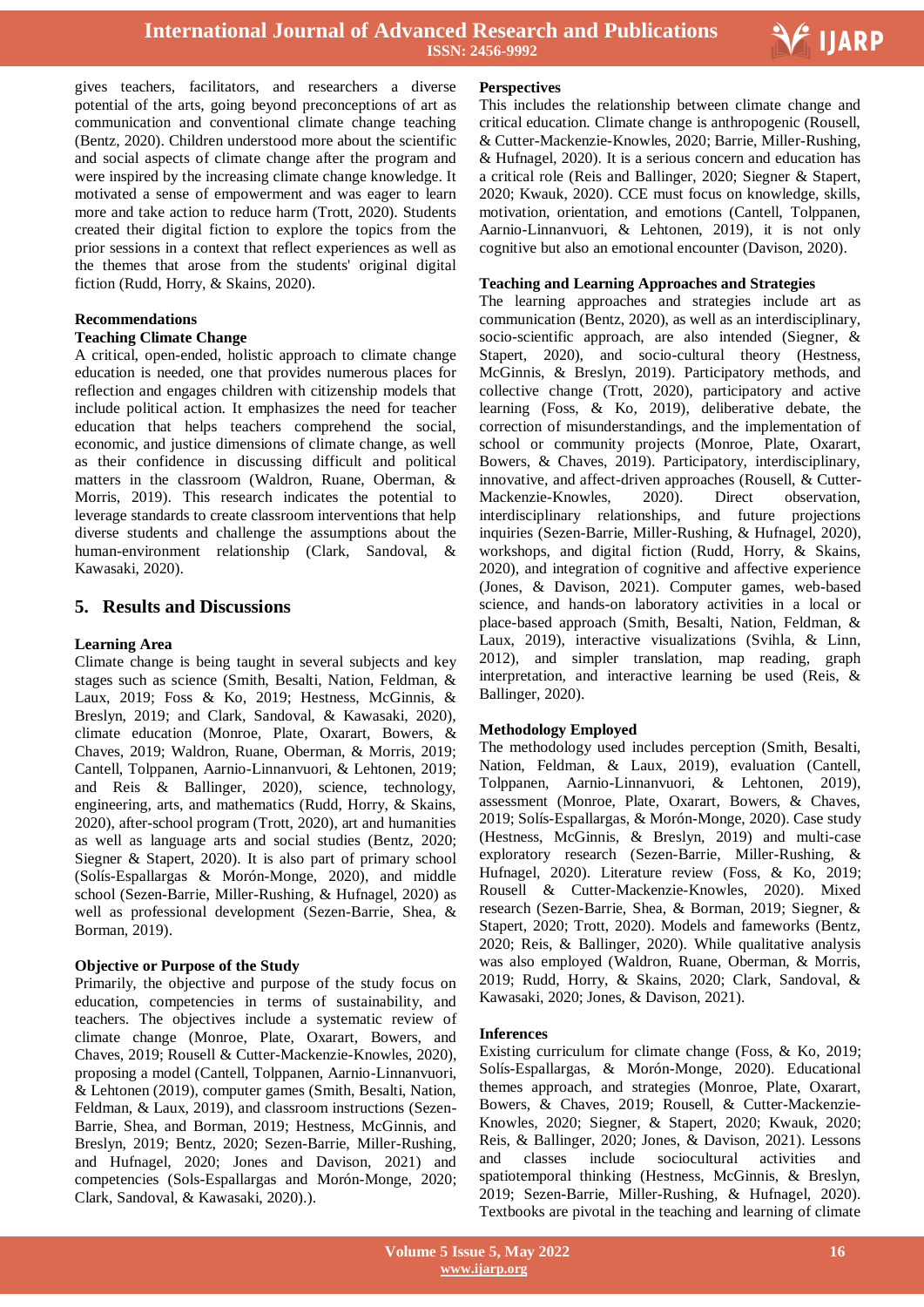

change such as geographical process (Waldron, Ruane, Oberman, & Morris, 2019), computer games (Smith, Besalti, Nation, Feldman, & Laux, 2019), arguments and rebuttals (Sezen-Barrie, Shea, & Borman, 2019) and art (Bentz, 2020). Others include scientific and social aspects (Trott, 2020) and digital fiction (Rudd, Horry, & Skains, 2020).

## **Recommendations**

Teaching climate change needs a critical, open-ended, holistic approach (Waldron, Ruane, Oberman, & Morris, 2019) and challenges the assumptions about the humanenvironment relationship (Clark, Sandoval, & Kawasaki, 2020).

## **6. Conclusions**

Much of the present literature stressed science as a potent subject for discussing climate change, but others were covered as well, including climate education, arts, primary and middle school, after-school activities, and professional development. A systematic study of climate change, a model, computer games, classroom instructions, and learning capacities were all aims of the review. Teaching and learning approaches and strategies include arts, transdisciplinary, socio-scientific methods, and socio-cultural theory. Participatory approaches include active learning, deliberative discussion, the implementation of school or community projects, as well as inventive and affect-driven tactics. Workshops and digital fiction, cognitive and emotional experience and computer games, web-based science, and hands-on laboratory activities in a local or place-based approach are also included, as are direct observation and future predictions inquiries. Interactive visualizations, simplified translation, map reading, graph interpretation, and interactive learning were among the other approaches used. Perception, evaluation, assessment, case study, and multicase exploratory research were among the approaches used in the literature. Literature review, mixed research, models and frameworks, and qualitative analysis are all part of the research process. There is already a climate change curriculum, and numerous topics, methods, and solutions have arisen. It might use socio-cultural activities and spatiotemporal thinking in lessons and classes. Textbooks are essential in the teaching and learning of topics such as geography, computer games, arguments and rebuttals, art, scientific and social issues, and digital fiction related to climate change. Recommendations include taking a critical, open-ended, holistic approach to teaching climate change and challenging preconceptions about the humanenvironment interaction.

## **7. Recommendations**

Curriculum framers and policymakers must review the existing curriculum to assess the present integration of climate change education. A systematic integration across learning areas must be supported to ensure sustainable knowledge, skills, attitudes, and behaviors among students. Differentiated instruction in the teaching and learning process must be strengthened using technology and other analytical tools to ensure effective and efficient learning. Community and the school-based project must be advocated to synergize with the various stakeholders and other agencies to truly mitigate and address the problems with climate change. Active involvement of the school in community efforts such as waste management, recycling facilities, and

 the likes must be institutionalized ensuring the application of what has been learned in the classrooms. Contextualized study on the status, perception, awareness, beliefs, and practices must be explored.

## **References**

- [1] Bentz, J. (2020). Learning about climate change in, with, and through art. Climatic Change, 162(3), 1595-1612. Retrieved from [https://link.springer.com/article/10.1007/s10584-](https://link.springer.com/article/10.1007/s10584-020-02804-4) [020-02804-4](https://link.springer.com/article/10.1007/s10584-020-02804-4)
- [2] Bevins, P. A. (2020). Climate change is here: Teachers" and students" perceptions about education for It (Doctoral dissertation, The University of Waikato). Retrieved from [https://researchcommons.waikato.ac.nz/handle/1028](https://researchcommons.waikato.ac.nz/handle/10289/13954) [9/13954](https://researchcommons.waikato.ac.nz/handle/10289/13954)
- [3] Butler, A., Hall, H., & Copnell, B. (2016). A guide to writing a qualitative systematic review protocol to enhance evidence‐based practice in nursing and health care. Worldviews on Evidence-Based Nursing, 13(3), 241-249. Retrieved from <https://doi.org/10.1111/wvn.1213>
- [4] Cantell, H., Tolppanen, S., Aarnio-Linnanvuori, E., & Lehtonen, A. (2019). Bicycle model on climate change education: Presenting and evaluating a model. Environmental Education Research, 25(5), 717-731. Retrieved from <https://doi.org/10.1080/13504622.2019.1570487>
- [5] Clark, H. F., Sandoval, W. A., & Kawasaki, J. N. (2020). Teachers" uptake of problematic assumptions of climate change in the NGSS. Environmental Education Research, 26(8), 1177- 1192. Retrieved from <https://doi.org/10.1080/13504622.2020.1748175>
- [6] Cross, I. D., & Congreve, A. (2021). Teaching (super) wicked problems: authentic learning about climate change. Journal of Geography in Higher Education, 45(4), 491-516. Retrieved from <https://doi.org/10.1080/03098265.2020.1849066>
- [7] Culala, H. J. D., & De Leon, J. A. V. Issues on sustainable education in the Philippines: The K-12 basic education curriculum conundrum. Retrieved from [https://www.researchgate.net/publication/32755875](https://www.researchgate.net/publication/327558751_Issues_on_sustainable_education_in_the_Philippines_The_K-12_basic_education_curriculum_conundrum) [1\\_Issues\\_on\\_sustainable\\_education\\_in\\_the\\_Philippi](https://www.researchgate.net/publication/327558751_Issues_on_sustainable_education_in_the_Philippines_The_K-12_basic_education_curriculum_conundrum) [nes\\_The\\_K-](https://www.researchgate.net/publication/327558751_Issues_on_sustainable_education_in_the_Philippines_The_K-12_basic_education_curriculum_conundrum)[12\\_basic\\_education\\_curriculum\\_conundrum](https://www.researchgate.net/publication/327558751_Issues_on_sustainable_education_in_the_Philippines_The_K-12_basic_education_curriculum_conundrum)
- [8] Foss, A. W., & Ko, Y. (2019). Barriers and opportunities for climate change education: The case of Dallas-Fort Worth in Texas. The Journal of Environmental Education, 50(3), 145-159. Retrieved from  $\sim$ <https://doi.org/10.1080/00958964.2019.1604479>
- [9] Hestness, E., McGinnis, J. R., & Breslyn, W. (2019). Examining the relationship between middle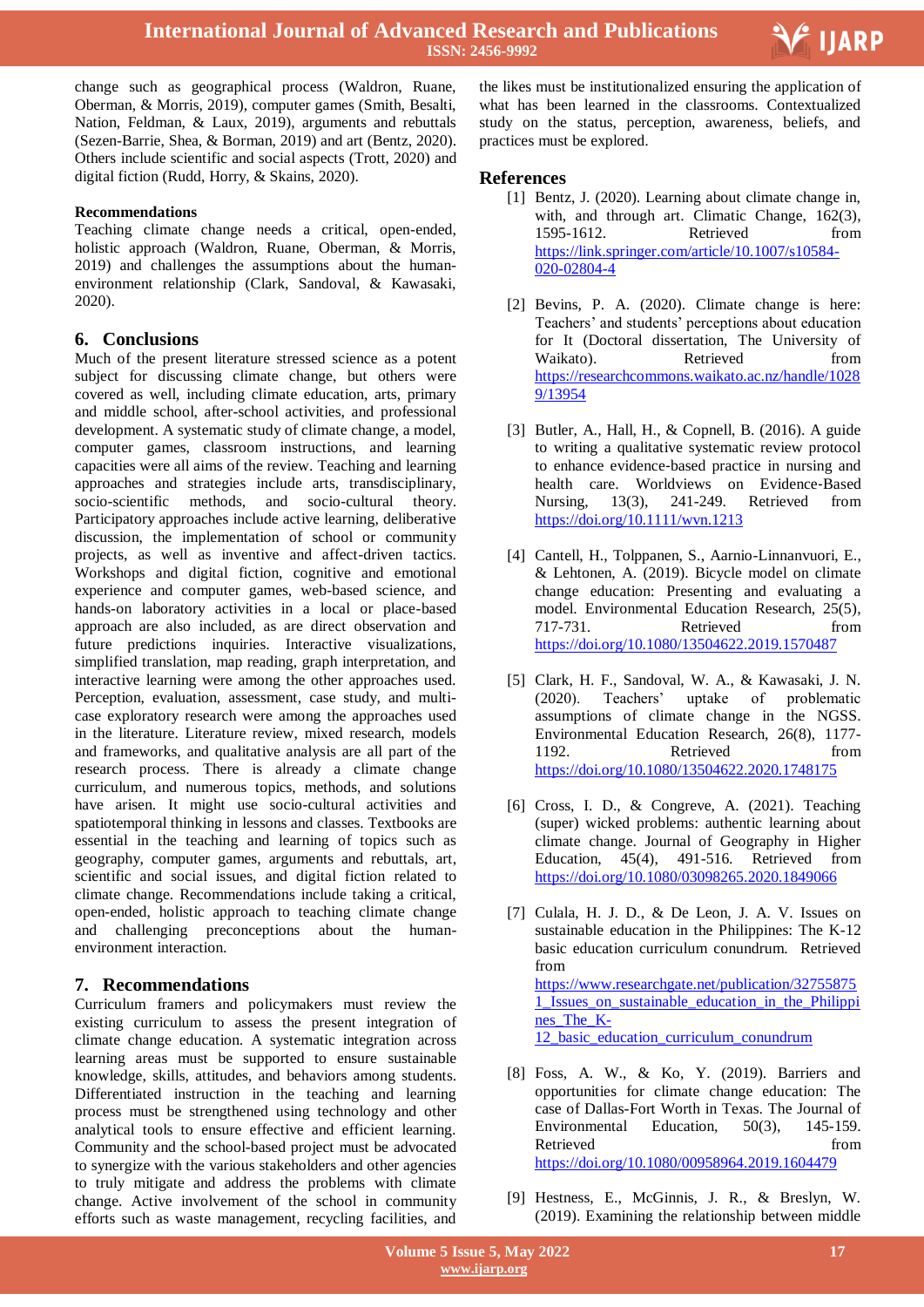V IJARP

school students' sociocultural participation and their ideas about climate change. Environmental Education Research, 25(6), 912-924. Retrieved from

<https://doi.org/10.1080/13504622.2016.1266303>

- [10]Hoffmann, R., & Muttarak, R. (2020). Greening through schooling: understanding the link between education and pro-environmental behavior in the Philippines. Environmental Research Letters, 15(1), 014009. Retrieved from [https://iopscience.iop.org/article/10.1088/1748-](https://iopscience.iop.org/article/10.1088/1748-9326/ab5ea0/meta) [9326/ab5ea0/meta](https://iopscience.iop.org/article/10.1088/1748-9326/ab5ea0/meta)
- [11]Jones, C. A., & Davison, A. (2021). Disempowering emotions: The role of educational experiences in social responses to climate change. Geoforum, 118, 190-200. Retrieved from <https://doi.org/10.1016/j.geoforum.2020.11.006>
- [12] Kwauk, C. (2020). Roadblocks to Quality Education in a Time of Climate Change. Brief. Center for Universal Education at The Brookings Institution. Retrieved from <https://files.eric.ed.gov/fulltext/ED607008.pdf>
- [13]Monroe, M. C., Plate, R. R., Oxarart, A., Bowers, A., & Chaves, W. A. (2019). Identifying effective climate change education strategies: a systematic review of the research. Environmental Education Research, 25(6), 791-812. Retrieved from <https://doi.org/10.1080/13504622.2017.1360842>
- [14]Ocampo, D. J., & Buenviaje, J. (2022). Basic Education in the Philippines. In International Handbook on Education in Southeast Asia (pp. 1- 27). Springer, Singapore. Retrieved from [https://doi.org/10.1007/978-981-16-8136-3\\_5-1](https://doi.org/10.1007/978-981-16-8136-3_5-1)
- [15]Reis, J., & Ballinger, R. C. (2020). Creating a climate for learning-experiences of educating existing and future decision-makers about climate change. Marine Policy, 111. Retrieved from <https://doi.org/10.1016/j.marpol.2018.07.007>
- [16]Rousell, D., & Cutter-Mackenzie-Knowles, A. (2020). A systematic review of climate change education: Giving children and young people a "voice"and a "hand"in redressing climate change. Children's Geographies, 18(2), 191-208. Retrieved from <https://doi.org/10.1080/14733285.2019.1614532>
- [17]Rudd, J. A., Horry, R., & Skains, R. L. (2020). You and CO2: a public engagement study to engage secondary school students with the issue of climate change. Journal of Science Education and Technology, 29(2), 230-241. Retrieved from <https://doi.org/10.1007/s10956-019-09808-5>
- [18] Seers, K. (2015). Qualitative systematic reviews: their importance for our understanding of research relevant to pain. British journal of pain, 9(1), 36-40.

Ξ Retrieved from the settlement of the settlement of the settlement of the settlement of the settlement of the settlement of the settlement of the settlement of the settlement of the settlement of the settlement of the settl <https://doi.org/10.1177/2049463714549777>

- [19] Sezen-Barrie, A., Shea, N., & Borman, J. H. (2019). Probing into the sources of ignorance: science teachers" practices of constructing arguments or rebuttals to denialism of climate change. Environmental Education Research, 25(6), 846-866. Retrieved from  $\sim$ <https://doi.org/10.1080/13504622.2017.1330949>
- [20]Siegner, A., & Stapert, N. (2020). Climate change education in the humanities classroom: a case study of the Lowell school curriculum pilot. Environmental Education Research, 26(4), 511-531. Retrieved from <https://doi.org/10.1080/13504622.2019.1607258>
- [21]Smith, G. G., Besalti, M., Nation, M., Feldman, A., & Laux, K. (2019). Teaching climate change science to high school students using computer games in an intermedia narrative. Eurasia Journal of Mathematics, Science and Technology Education, 15(6), em1698. Retrieved from <https://doi.org/10.29333/ejmste/103570>
- [22] Solís-Espallargas, C., & Morón-Monge, H. (2020). How to Improve Sustainability Competences of Teacher Training? Inquiring the Prior Knowledge on Climate Change in Primary School Students. Sustainability, 12(16), 6486. Retrieved from <https://doi.org/10.3390/su12166486>
- [23] Svihla, V., & Linn, M. C. (2012). A design-based approach to fostering understanding of global climate change. International Journal of Science Education, 34(5), 651-676. Retrieved from <http://dx.doi.org/10.1080/09500693.2011.597453>
- [24] Snyder, H. (2019). Literature review as a research methodology: An overview and guidelines. Journal of business research, 104, 333-339. Retrieved from <https://doi.org/10.1016/j.jbusres.2019.07.039>
- [25] Valencia, M. I. C. (2018). Introducing education for sustainable development (ESD) in the educational institutions in the Philippines. Journal of Sustainable Development Education and Research, 2(1), 51-57. Retrieved from <https://doi.org/10.17509/jsder.v2i1.12358>
- [26]Waldron, F., Ruane, B., Oberman, R., & Morris, S. (2019). Geographical process or global injustice? Contrasting educational perspectives on climate change. Environmental Education Research, 25(6), 895-911. Retrieved from <https://doi.org/10.1080/13504622.2016.1255876>
- [27] Trott, C. D. (2020). Children's constructive climate change engagement: Empowering awareness, agency, and action. Environmental Education Research, 26(4), 532-554. Retrieved from <https://doi.org/10.1080/13504622.2019.1675594>